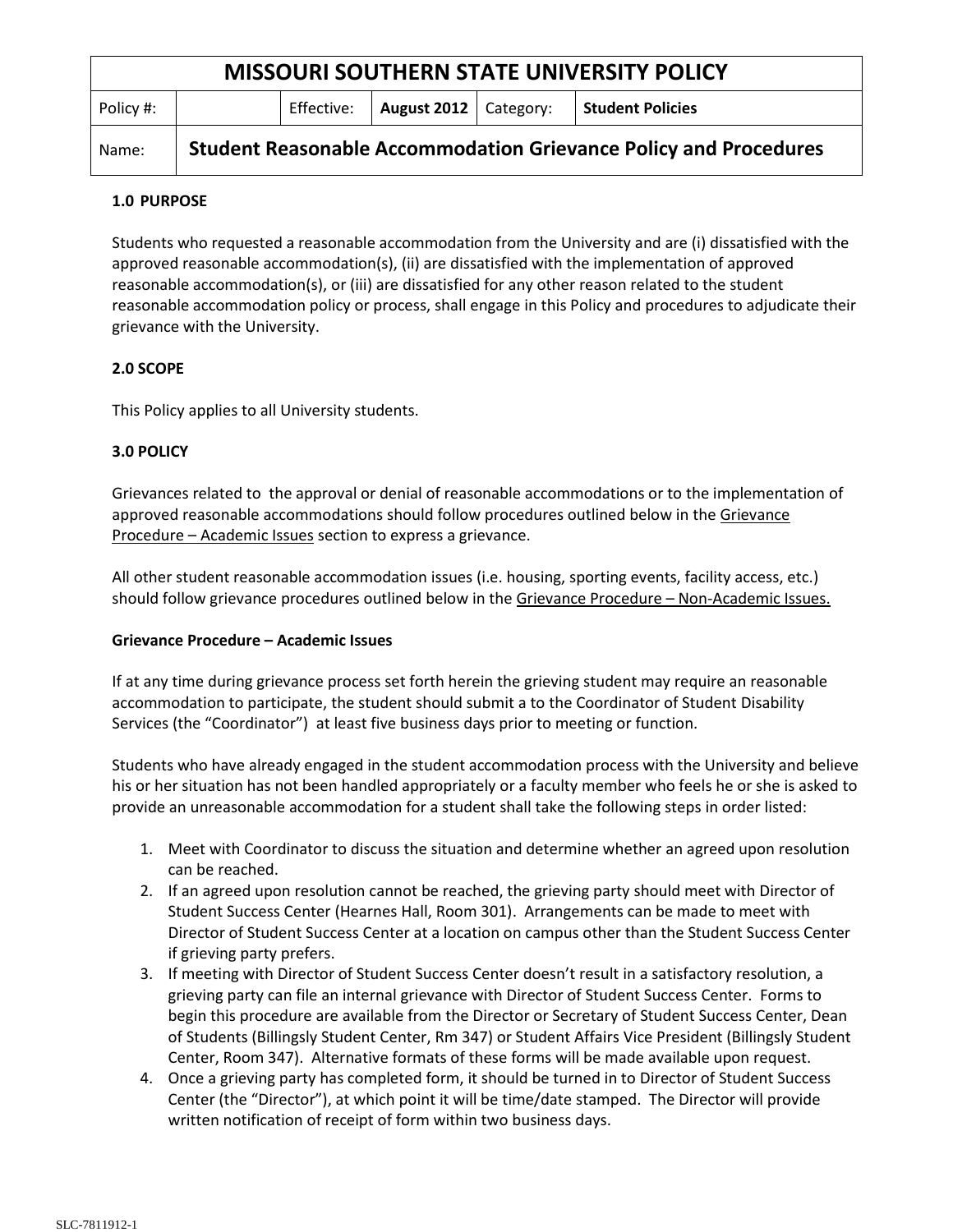- 5. The Director will convene a meeting of the Deans of Arts and Sciences, Business, Education, Technology and Students (or designated representative from each area) to review the grievance. The meeting will generally occur within three weeks of receipt of grievance.
- 6. If a faculty member is initiating a grievance, he or she must continue to provide the approved reasonable accommodation to the student until the Deans reach decision.
- 7. A grieving party may be asked to attend meeting of Deans. A grieving party will receive written notification of meeting day, time and location at least one week prior to meeting.
- 8. If grieving party is asked to attend meeting, the Director will determine if witnesses may be called. A grieving party may bring advocate with him or her.
- 9. Upon completion of meeting, the Director will provide a written summary of outcome of meeting to a grieving party. A grieving party may request a meeting with the Director to review the outcome.
- 10. If at this point grieving party continues to be dissatisfied with outcome of meeting, he or she may request a meeting with Vice President for Student Affairs.
- 11. The Vice President for Student Affairs will review all documents pertaining to situation and meet with grieving party within two weeks of request for meeting.
- 12. The Vice President for Student Affairs will hear the grievance and render decision in consultation with legal counsel and President of the University or other appropriate party. A written copy of the decision will be mailed to grieving party within five business days.
- 13. The Decision of Vice President for Student Affairs is final decision of the University.
- 14. If a grieving party is a faculty member, the decision is binding.
- 15. If a grieving party is student, he or she may file complaint with Office of Civil Rights or Department of Justice. Forms are available via Office of Civil Rights' and Department of Justice's web pages. <http://www.hhs.gov/ocr/civilrights/complaints/discrimhowtofile.pdf>

If at any point during the grievance procedure, an amicable resolution is reached, the parties may end this process.

# **Grievance Procedure – Non-Academic Issues**

If at any time during the grievance process the grieving party requires an accommodation to participate in grievance procedures, the request should be communicated to Coordinator at least five business days prior to meeting or function.

A student who engaged in the University's reasonable accommodation process and believes that his or her situation has not been handled appropriately should take the following steps in order listed:

- 1. Meet with Coordinator to discuss the situation and determine whether an amicable resolution can be reached.
- 2. If an amicable resolution cannot be created, the student should then meet with Vice President of Student Affairs (Billingsly 347).
- 3. The Vice President will meet with Coordinator to review details surrounding grievance. The Vice President will consult with other relevant campus administrators (i.e. Director of Physical Plant, Coordinator of Student Housing, etc.) as the situation warrants.
- 4. The Vice President will then meet with student to discuss possible resolutions to the grievance.
- 5. The Vice President will hear the grievance and render a decision in consultation with legal counsel and President of the University. A written copy of decision will be mailed to the student within five business days.
- 6. The decision of Vice President is the final decision of the University. If the student remains dissatisfied after this process, the student may file complaint with Office of Civil Rights or Department of Justice. Forms are available at Office of Civil Rights' and Department of Justice's web pages. <http://www.hhs.gov/ocr/civilrights/complaints/discrimhowtofile.pdf>